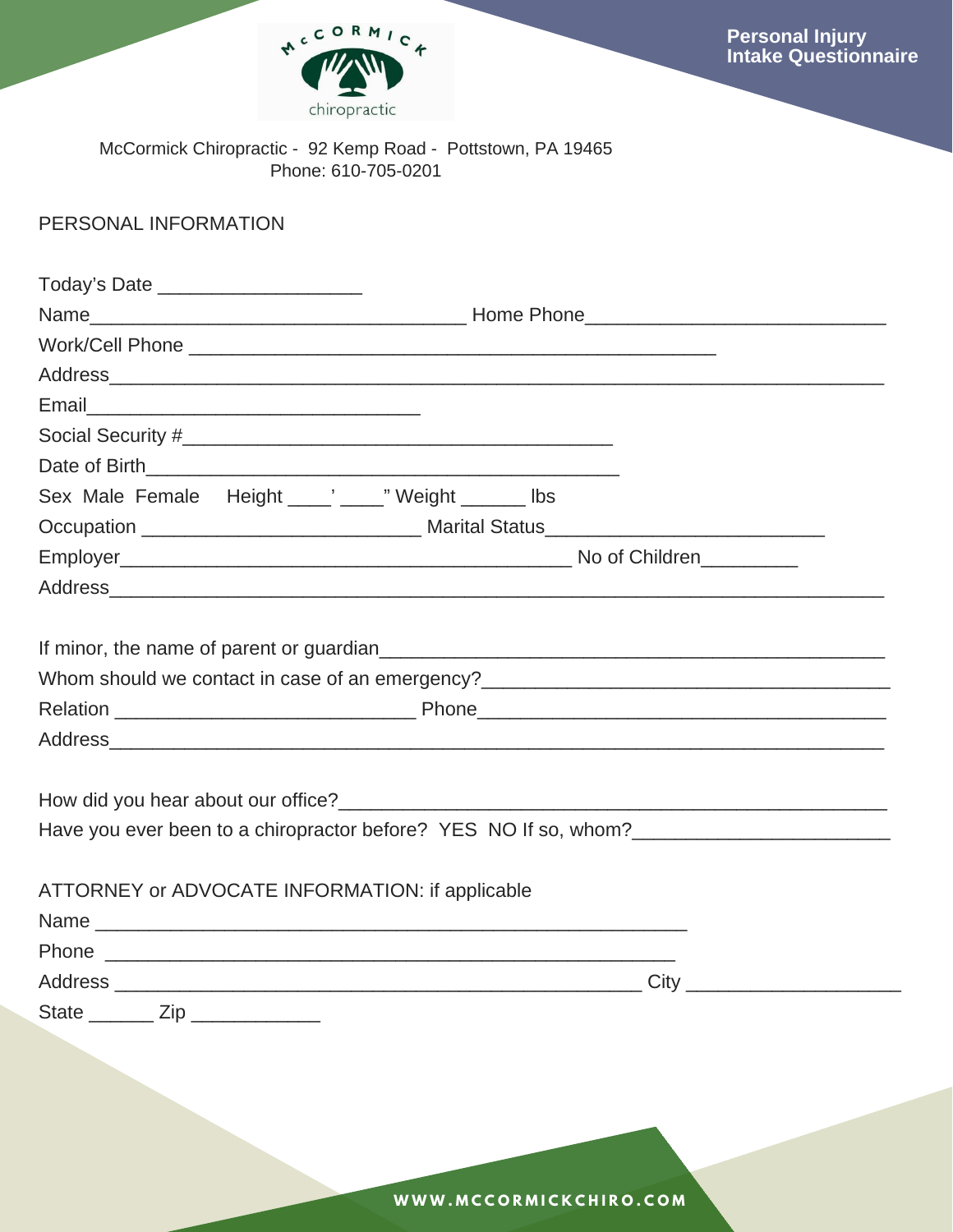

### NATURE OF ACCIDENT

|                                                                                                            |                                                                                                                                                                                                                                | 1. Date of Accident _____________________Time of Day __________________Weather Conditions ___________________ |  |  |  |  |  |  |
|------------------------------------------------------------------------------------------------------------|--------------------------------------------------------------------------------------------------------------------------------------------------------------------------------------------------------------------------------|---------------------------------------------------------------------------------------------------------------|--|--|--|--|--|--|
|                                                                                                            | 2. Were you: () Driver or Passenger in the () Front Seat () Back Seat                                                                                                                                                          |                                                                                                               |  |  |  |  |  |  |
|                                                                                                            | 3. Do you have head rests? () No () Yes Were you wearing a seat belt? () No () Yes                                                                                                                                             |                                                                                                               |  |  |  |  |  |  |
|                                                                                                            |                                                                                                                                                                                                                                | 4. What direction were you headed? () North () South () East () West on (name of street) ___________          |  |  |  |  |  |  |
| Cross Street if applicable? __________________________ In what City/State? _______________________________ |                                                                                                                                                                                                                                |                                                                                                               |  |  |  |  |  |  |
| 5. What direction was the other vehicle headed? () North () South () East () West on (name of street)      |                                                                                                                                                                                                                                |                                                                                                               |  |  |  |  |  |  |
|                                                                                                            | 6. From which direction were you struck? () Behind () Front () Left side () Right side                                                                                                                                         |                                                                                                               |  |  |  |  |  |  |
|                                                                                                            | 7. Approximate speed of your car was __________ mph; And the other car _________ mph.                                                                                                                                          |                                                                                                               |  |  |  |  |  |  |
|                                                                                                            | 8. Were you knocked unconscious? () No () Yes (If yes, for how long): ___________                                                                                                                                              |                                                                                                               |  |  |  |  |  |  |
|                                                                                                            | 9. Were police notified? () No () Yes If yes, was a report taken? () No () Yes                                                                                                                                                 |                                                                                                               |  |  |  |  |  |  |
|                                                                                                            |                                                                                                                                                                                                                                |                                                                                                               |  |  |  |  |  |  |
|                                                                                                            | 11. The Weather Conditions were they: Sunny Raining Snowing Foggy                                                                                                                                                              |                                                                                                               |  |  |  |  |  |  |
|                                                                                                            | 12. The Road was: Dry Wet Icy Time of Day: Dawn Day Dusk Night                                                                                                                                                                 |                                                                                                               |  |  |  |  |  |  |
|                                                                                                            |                                                                                                                                                                                                                                | 13. Did you have any physical complaints BEFORE THE ACCIDENT? () No () Yes (If yes, please describe in        |  |  |  |  |  |  |
|                                                                                                            |                                                                                                                                                                                                                                |                                                                                                               |  |  |  |  |  |  |
|                                                                                                            | 14. Please describe how you felt emotionally and physically (did symptoms get worse?):                                                                                                                                         |                                                                                                               |  |  |  |  |  |  |
|                                                                                                            | a. DURING the accident: example and a series of the series of the series of the series of the series of the series of the series of the series of the series of the series of the series of the series of the series of the se |                                                                                                               |  |  |  |  |  |  |
| b. IMMEDIATELY AFTER the accident:                                                                         |                                                                                                                                                                                                                                |                                                                                                               |  |  |  |  |  |  |

c. LATER THAT DAY: \_\_\_\_\_\_\_\_\_\_\_\_\_\_\_\_\_\_\_\_\_\_\_\_\_\_\_\_\_\_\_\_\_\_\_\_\_\_\_\_\_\_\_\_\_\_\_\_\_\_\_\_\_\_\_\_\_\_\_\_\_\_\_\_\_\_\_\_\_\_

d. THE NEXT DAY: \_\_\_\_\_\_\_\_\_\_\_\_\_\_\_\_\_\_\_\_\_\_\_\_\_\_\_\_\_\_\_\_\_\_\_\_\_\_\_\_\_\_\_\_\_\_\_\_\_\_\_\_\_\_\_\_\_\_\_\_\_\_\_\_\_\_\_\_\_\_\_\_

15. Have you been treated by another doctor, other than this chiropractic office, since this accident?

( ) No ( ) Yes (If yes, Dr.'s name & address): \_\_\_\_\_\_\_\_\_\_\_\_\_\_\_\_\_\_\_\_\_\_\_\_\_\_\_\_\_\_\_\_\_\_\_\_\_\_\_\_\_\_\_\_\_\_\_\_\_\_\_\_

What type of treatment did you receive? \_\_\_\_\_\_\_\_\_\_\_\_\_\_\_\_\_\_\_\_\_\_\_\_\_\_\_\_\_\_\_\_\_\_\_\_\_\_\_\_\_\_\_\_\_\_\_\_\_\_\_\_\_\_\_

16. Since this injury occurred, are your overall symptoms: ( ) Improving ( ) Getting Worse ( ) Staying the Same

**W W W . M C C O R M I C K C H I R O . C O M**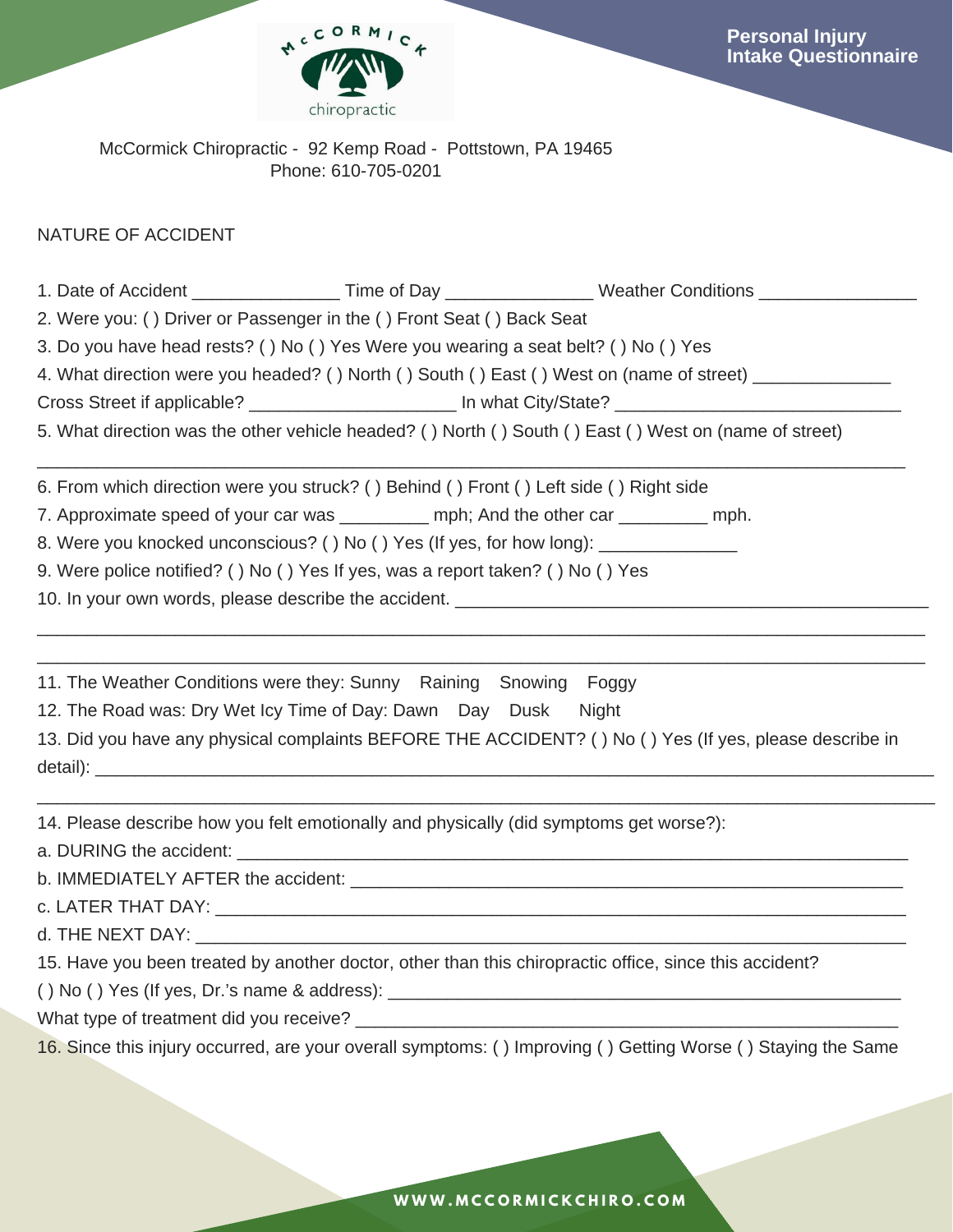

17. CHECK SYMPTOMS YOU HAVE NOTICED SINCE THE ACCIDENT: ( )Headache ( )Irritability ( )Numbness in Toes ( )Face Flushed ( )Feet Cold ( )Neck Pain ( )Chest Pain ( )Shortness of Breath ( )Buzzing in Ears ( )Hands Cold ( )Neck Stiff ( )Dizziness ( )Fatigue ( )Loss of Balance ( )Ears Ring ( )Sleep Problems ( )Head feels Heavy ( )Depression ( )Fainting ( )Constipation ( )Back Pain ( )Pins & Needles in Arms ( )Lights Bother Eyes ( )Loss of Smell ( )Cold Sweats ( )Nervousness ( )Pins & Needles in Legs ( )Loss of Memory ( )Loss of Taste ( )Fever ( )Tension ( )Numbness in Fingers ( )Upset Stomach ( )Diarrhea ( )Arm Pain

 $\mathcal{L}_\mathcal{L} = \mathcal{L}_\mathcal{L} = \mathcal{L}_\mathcal{L} = \mathcal{L}_\mathcal{L} = \mathcal{L}_\mathcal{L} = \mathcal{L}_\mathcal{L} = \mathcal{L}_\mathcal{L} = \mathcal{L}_\mathcal{L} = \mathcal{L}_\mathcal{L} = \mathcal{L}_\mathcal{L} = \mathcal{L}_\mathcal{L} = \mathcal{L}_\mathcal{L} = \mathcal{L}_\mathcal{L} = \mathcal{L}_\mathcal{L} = \mathcal{L}_\mathcal{L} = \mathcal{L}_\mathcal{L} = \mathcal{L}_\mathcal{L}$ 

 $\mathcal{L}_\mathcal{L} = \mathcal{L}_\mathcal{L} = \mathcal{L}_\mathcal{L} = \mathcal{L}_\mathcal{L} = \mathcal{L}_\mathcal{L} = \mathcal{L}_\mathcal{L} = \mathcal{L}_\mathcal{L} = \mathcal{L}_\mathcal{L} = \mathcal{L}_\mathcal{L} = \mathcal{L}_\mathcal{L} = \mathcal{L}_\mathcal{L} = \mathcal{L}_\mathcal{L} = \mathcal{L}_\mathcal{L} = \mathcal{L}_\mathcal{L} = \mathcal{L}_\mathcal{L} = \mathcal{L}_\mathcal{L} = \mathcal{L}_\mathcal{L}$ 

 $\mathcal{L}_\mathcal{L} = \mathcal{L}_\mathcal{L} = \mathcal{L}_\mathcal{L} = \mathcal{L}_\mathcal{L} = \mathcal{L}_\mathcal{L} = \mathcal{L}_\mathcal{L} = \mathcal{L}_\mathcal{L} = \mathcal{L}_\mathcal{L} = \mathcal{L}_\mathcal{L} = \mathcal{L}_\mathcal{L} = \mathcal{L}_\mathcal{L} = \mathcal{L}_\mathcal{L} = \mathcal{L}_\mathcal{L} = \mathcal{L}_\mathcal{L} = \mathcal{L}_\mathcal{L} = \mathcal{L}_\mathcal{L} = \mathcal{L}_\mathcal{L}$ 

 $\mathcal{L}_\mathcal{L} = \mathcal{L}_\mathcal{L} = \mathcal{L}_\mathcal{L} = \mathcal{L}_\mathcal{L} = \mathcal{L}_\mathcal{L} = \mathcal{L}_\mathcal{L} = \mathcal{L}_\mathcal{L} = \mathcal{L}_\mathcal{L} = \mathcal{L}_\mathcal{L} = \mathcal{L}_\mathcal{L} = \mathcal{L}_\mathcal{L} = \mathcal{L}_\mathcal{L} = \mathcal{L}_\mathcal{L} = \mathcal{L}_\mathcal{L} = \mathcal{L}_\mathcal{L} = \mathcal{L}_\mathcal{L} = \mathcal{L}_\mathcal{L}$ 

 $\mathcal{L}_\mathcal{L} = \mathcal{L}_\mathcal{L} = \mathcal{L}_\mathcal{L} = \mathcal{L}_\mathcal{L} = \mathcal{L}_\mathcal{L} = \mathcal{L}_\mathcal{L} = \mathcal{L}_\mathcal{L} = \mathcal{L}_\mathcal{L} = \mathcal{L}_\mathcal{L} = \mathcal{L}_\mathcal{L} = \mathcal{L}_\mathcal{L} = \mathcal{L}_\mathcal{L} = \mathcal{L}_\mathcal{L} = \mathcal{L}_\mathcal{L} = \mathcal{L}_\mathcal{L} = \mathcal{L}_\mathcal{L} = \mathcal{L}_\mathcal{L}$ 

 $\mathcal{L}_\mathcal{L} = \mathcal{L}_\mathcal{L} = \mathcal{L}_\mathcal{L} = \mathcal{L}_\mathcal{L} = \mathcal{L}_\mathcal{L} = \mathcal{L}_\mathcal{L} = \mathcal{L}_\mathcal{L} = \mathcal{L}_\mathcal{L} = \mathcal{L}_\mathcal{L} = \mathcal{L}_\mathcal{L} = \mathcal{L}_\mathcal{L} = \mathcal{L}_\mathcal{L} = \mathcal{L}_\mathcal{L} = \mathcal{L}_\mathcal{L} = \mathcal{L}_\mathcal{L} = \mathcal{L}_\mathcal{L} = \mathcal{L}_\mathcal{L}$ 

 $\mathcal{L}_\mathcal{L} = \mathcal{L}_\mathcal{L} = \mathcal{L}_\mathcal{L} = \mathcal{L}_\mathcal{L} = \mathcal{L}_\mathcal{L} = \mathcal{L}_\mathcal{L} = \mathcal{L}_\mathcal{L} = \mathcal{L}_\mathcal{L} = \mathcal{L}_\mathcal{L} = \mathcal{L}_\mathcal{L} = \mathcal{L}_\mathcal{L} = \mathcal{L}_\mathcal{L} = \mathcal{L}_\mathcal{L} = \mathcal{L}_\mathcal{L} = \mathcal{L}_\mathcal{L} = \mathcal{L}_\mathcal{L} = \mathcal{L}_\mathcal{L}$ 

Symptoms other than above **Example 20** and  $\alpha$  and  $\alpha$  and  $\alpha$  are  $\alpha$  and  $\alpha$  are  $\alpha$  and  $\alpha$  are  $\alpha$  are  $\alpha$  are  $\alpha$  and  $\alpha$  are  $\alpha$  are  $\alpha$  are  $\alpha$  are  $\alpha$  are  $\alpha$  are  $\alpha$  are  $\alpha$  are  $\alpha$  are  $\alpha$  are

SYMPTOMATOLOGY: (Pain characteristics for major area of complaint)

The pain started: **with a state of the state of the state of the state of the state of the state of the state of the state of the state of the state of the state of the state of the state of the state of the state of the s** 

The pain is made better by: \_\_\_\_\_\_\_\_\_\_\_\_\_\_\_\_\_\_\_\_\_\_\_\_\_\_\_\_\_\_\_\_\_\_\_\_\_\_\_\_\_\_\_\_\_\_\_\_\_\_\_\_\_\_\_\_\_\_\_\_\_\_\_\_

and worse by\_\_\_\_\_\_\_\_\_\_\_\_\_\_\_\_\_\_\_\_\_\_\_\_\_\_\_\_\_\_\_\_\_\_\_\_\_\_\_\_\_\_\_\_\_\_\_\_\_\_\_\_\_\_\_\_\_\_\_\_\_\_\_\_\_\_\_\_\_\_\_\_\_\_\_\_

There is / There isn't radiation into: **with the set of the set of the set of the set of the set of the set of the set of the set of the set of the set of the set of the set of the set of the set of the set of the set of t** 

There is / There isn't parentheses (tingling/numbness) into:

The pain is located:  $\Box$ 

The pain is (as far as timing is concerned: i.e. comes & goes, constant, etc.): \_\_\_\_\_\_\_\_\_\_\_\_\_\_\_\_\_\_\_\_\_\_\_\_\_\_\_\_\_\_